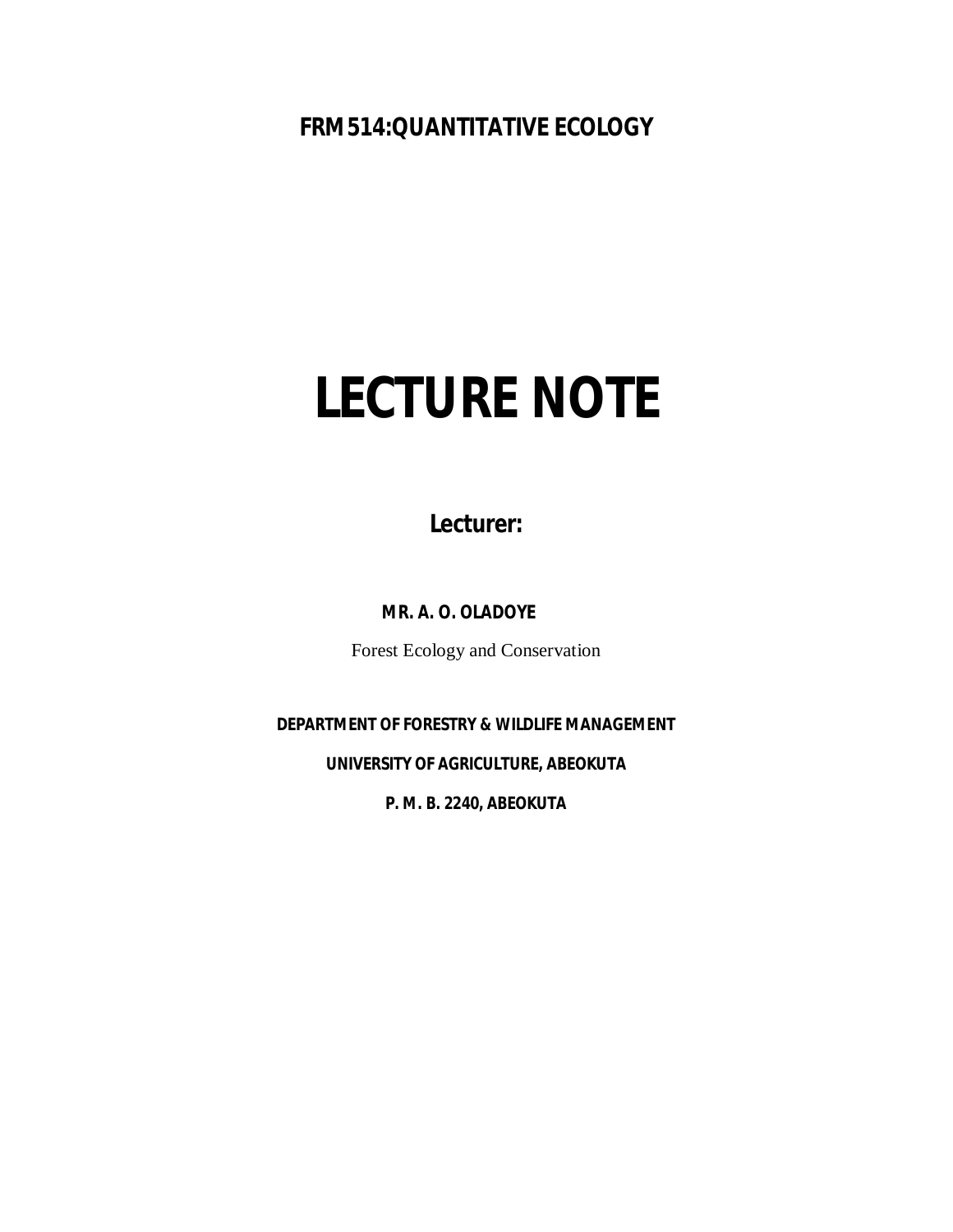# **NATURE OF VEGETATION**

Vegetation is the plant cover of the earth and comprises all plant species growing in a very great diversity of assemblages. Before attempting of analyze and understand the structure of vegetation, in term of the distribution and abundance of the individual species, it is necessary to discuss certain features of the nature of vegetation.

When one comes to make a really close examination of an area of ground, in particular by laying small quadrates are closely scrutirizing the make-up of the vegetation therein. It is then realized that a simple classification of vegetation into plant communities can scarely by realistic.

For instance, if one lays a sequence of contiguous (toughing) quadrate along a transept (straight) line across a bracken dominate zone, starting andenclosing well away. From the bracket it is extremely difficult to delimit the bracken may be so dense as to entirely suppress all other spp by its shade in the summer and the density of its litter at other times of the year. On either side the density of the bracken becomes less and less; but it will be found quite impossible to say exactly when the transept away. From the area of dense bracken, many quadrates will contain isolated braken stems and some quadrats may contain more than one.

For many years, plant ecologists were divided in their opinion as to whether vegetation consists of a series of district communities or whether vegetation types grade into one another, i.e. vegetation is a continuum.

Those ecologists who favoured the community idea of vegetation recognized that boundaries of communities are indistrict.

They coined the word ecotone to describe the area of the boundary and the ecotonois considered to be a district vegetation type in itself. Very often the ecotone is found to be more species rich than either of communities it separates and this is ascribed to the fact that not only does the ecotone contain species of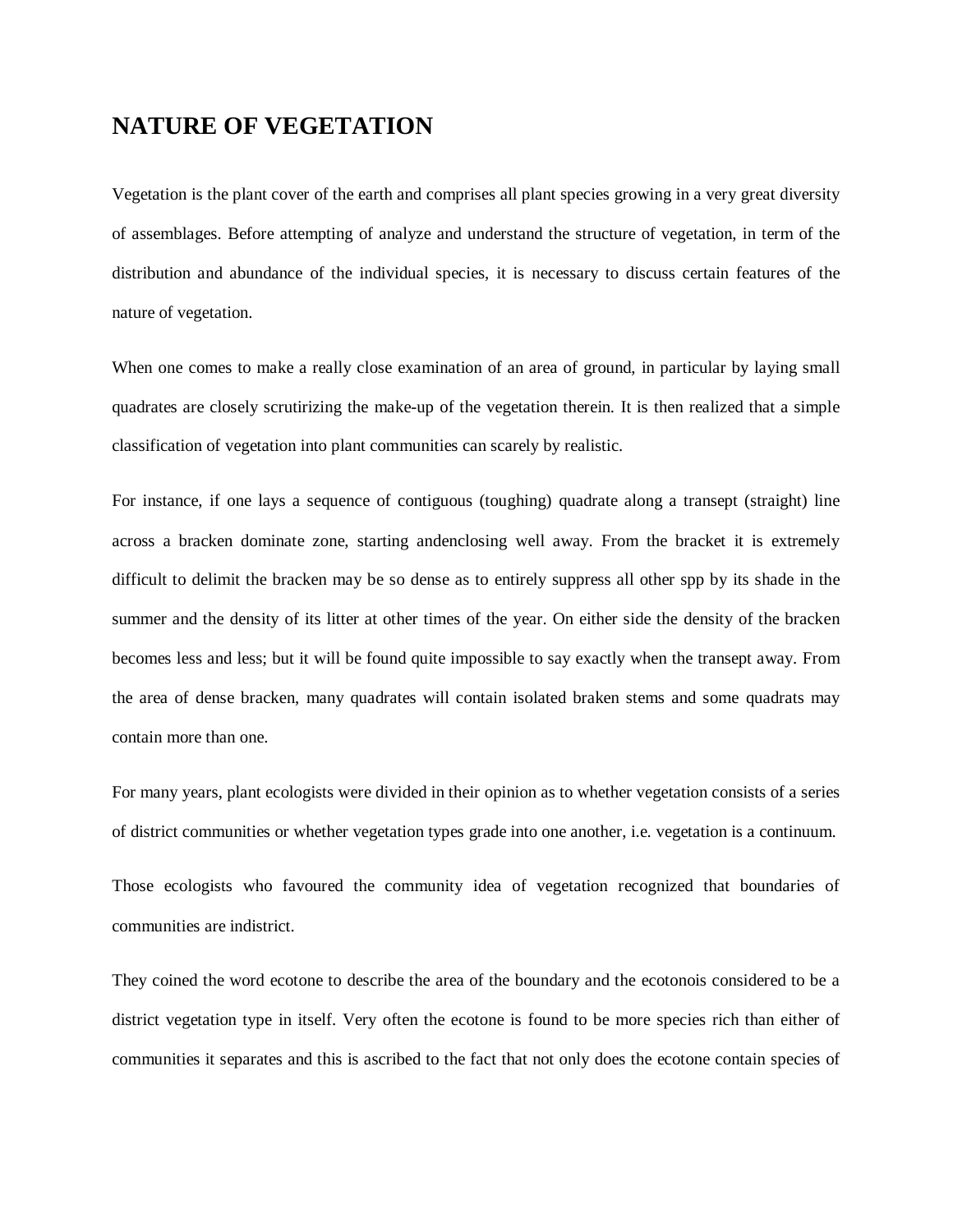both adjacent communities. In other words, the ecotone could be recognized as a community. In other words, the ecotone could be recognized as a community itself.

#### **Purpose of vegetation analysis**

There are basically two reasons for surveying and analyzing vegetation. One of these is for description are mapping purposes, and other reason is for what we shall call ecological purpose. Since the prime objective of ecological enquiring is to determine the factors, both biotic and abiotic which control the occurrence and distribution of plant spp the phase for ecological purpose will mean the use of vegetation analysis to investigate spp-spp and spp environment relationship.

Based on the scale of the work in the fields, it is convinent to classify the various aims of vegetation analysis into three categories.

#### **Large scale vegetation survey**

This kind of survey is made when interest centres on describing are mapping the vegetation of a large area. At this level of working, distrinct communities may be recognized and the aim is almost in variably a description and classification of community types. For this kind of work methods of pytosocology are particular useful, and it is employ.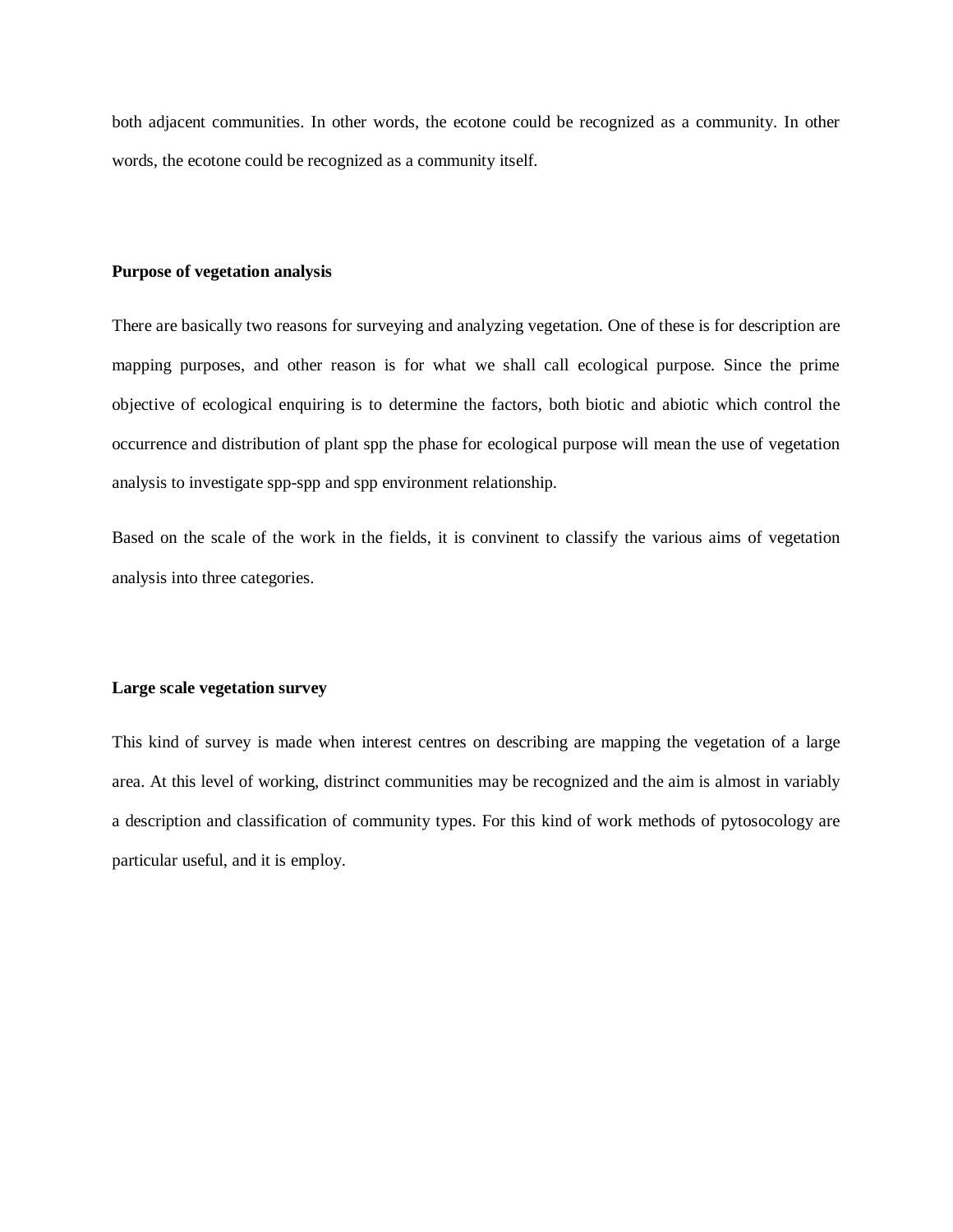#### **Small scale survey**

At this level of working it is usually very difficult to adhere to the community concept. This is used restricted area, containing different vegetation types, where the objective could either be mapping of ecological purposes.

#### **Qualitative description of vegetation**

A qualitative habitat description uses subject description instead of numbers. A quality description habitats most obvious features e.g. you can talk about the high forest or the low closed scrub.

Qualitative description have many uses

- 1) To placer a plant or animal or event in a known easily understood setting, for example you could say that you saw congo clauless often tracks in a swamp forest or in marantaceac forest.
- 2) To produce a preliminary stratification of an area by vegetation type, prior to systematic sampling of animal density or plant communities.
- 3) To look for trends in the way animals uses different habitat types, for examples from animal survey which do not include detailed vegetation analysis.
- 4) To give people a common set of terms to use when discussing the different parts of the forest. This allows for more efficient communication between colleagues e.g. you can say that the patrol will being in the secondary forest near the road, pass through logged forest and end near the clearing.
- 5) To allow protected area staff to describe in general terms, to any person, the types of habitats that can be found in the area. This is important if protected area staff are going to communicate easily with vistors and other interested people. For example, you can say that most of the forest found in the part is tall and relatively open, with a sparse under stored. However, the weather area are characterized by many palm trees and a denser under storey.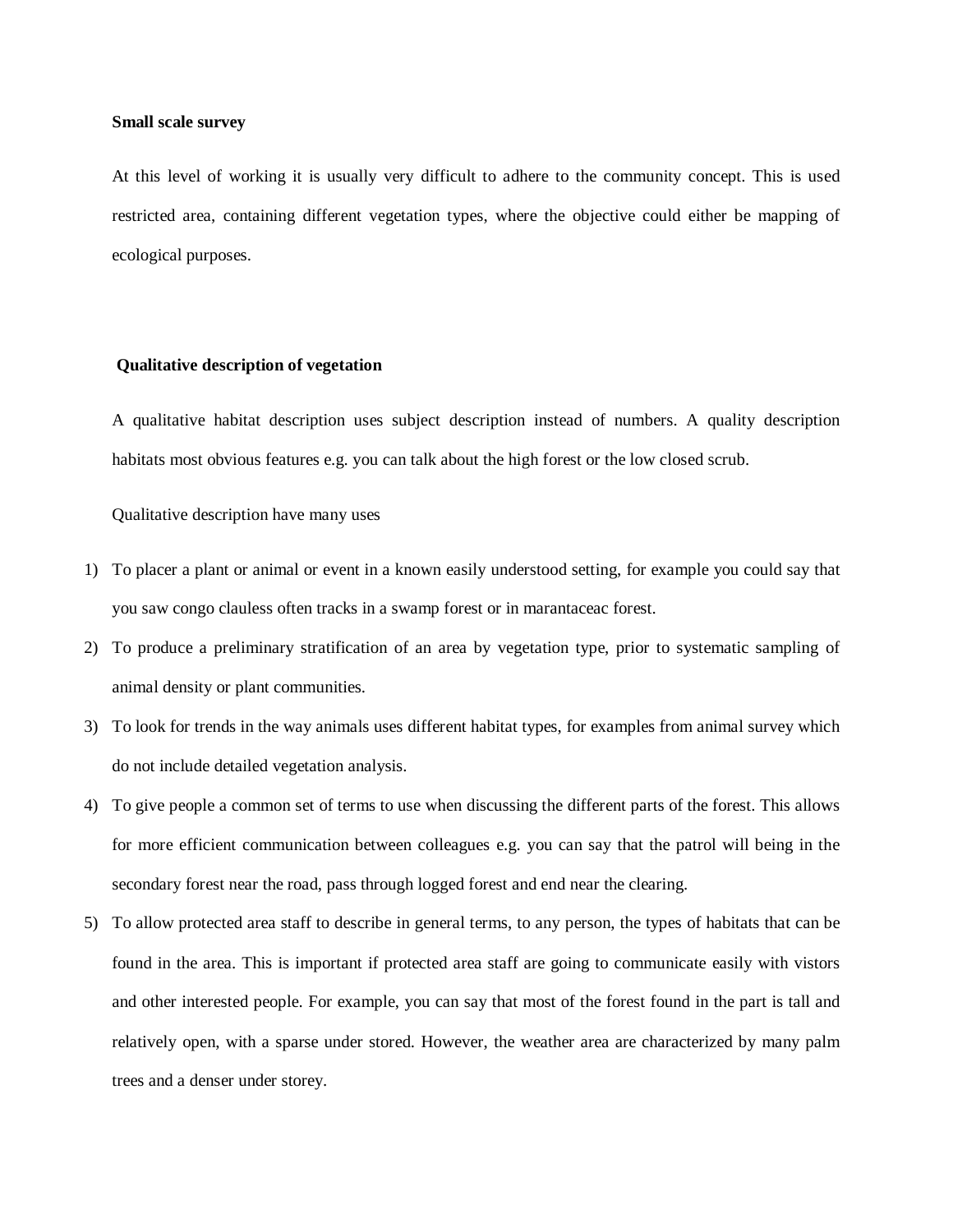#### **Descriptive factors used in qualitative habitat Descriptions**

- 1. Dominant or most common tree Spp.- some forest types can be adequately described by listing the 1-3 most common trees found in that forest, for e.g. the "dlibertiodendron dewevrei forest" of central Africa when there are no species that are found much more commonly than any other, the forest can be called a mixed forest.
- 2. Indicator spp. certain spp. at trees, called "indicator spp" can be indicate growing conditions or past disturbance to the forest.
- 3. Average canopy height"- A relatively tall forest may grow next to a relatively short forest. Although the cause of the difference in canopy height may be differences in soil or water conditions, the descriptions at the forest types can remain 'high forest' and ' low' closed scrub', beers the difference in canopy height provides the most obvious difference between them.
- 4. Open or closed canopy: some forest exhibit a 'closed canopy' meaning that these are almost no spaces between the leaves of neighbouring canopy trees. An "open canopy refers to a forest where many spaces (gaps) in the canopy allow patches of sunlight to reach the under – storey or the ground.
- 5. Average tree size some forests, such as swamp forests or young secondary forests, are made up one small tree, (i.e. small trunk diameter). By contrast, other forests have greater proportions at large trees.
- 6. Under storey density: Some forest possess a thick, dense larger it ground vegetation, shrubs and small trees, while others are relatively tree of under –storey vegetation.

# **Quantitative Classification**

A quantitative classification of a habitat is a numerical description of that habitat's features. Generally, quantitative habitat descriptions are more detailed than qualitative habitat descriptions. For example, you can say quantitatively that 23% of the trees in the primary mixed forest are in the family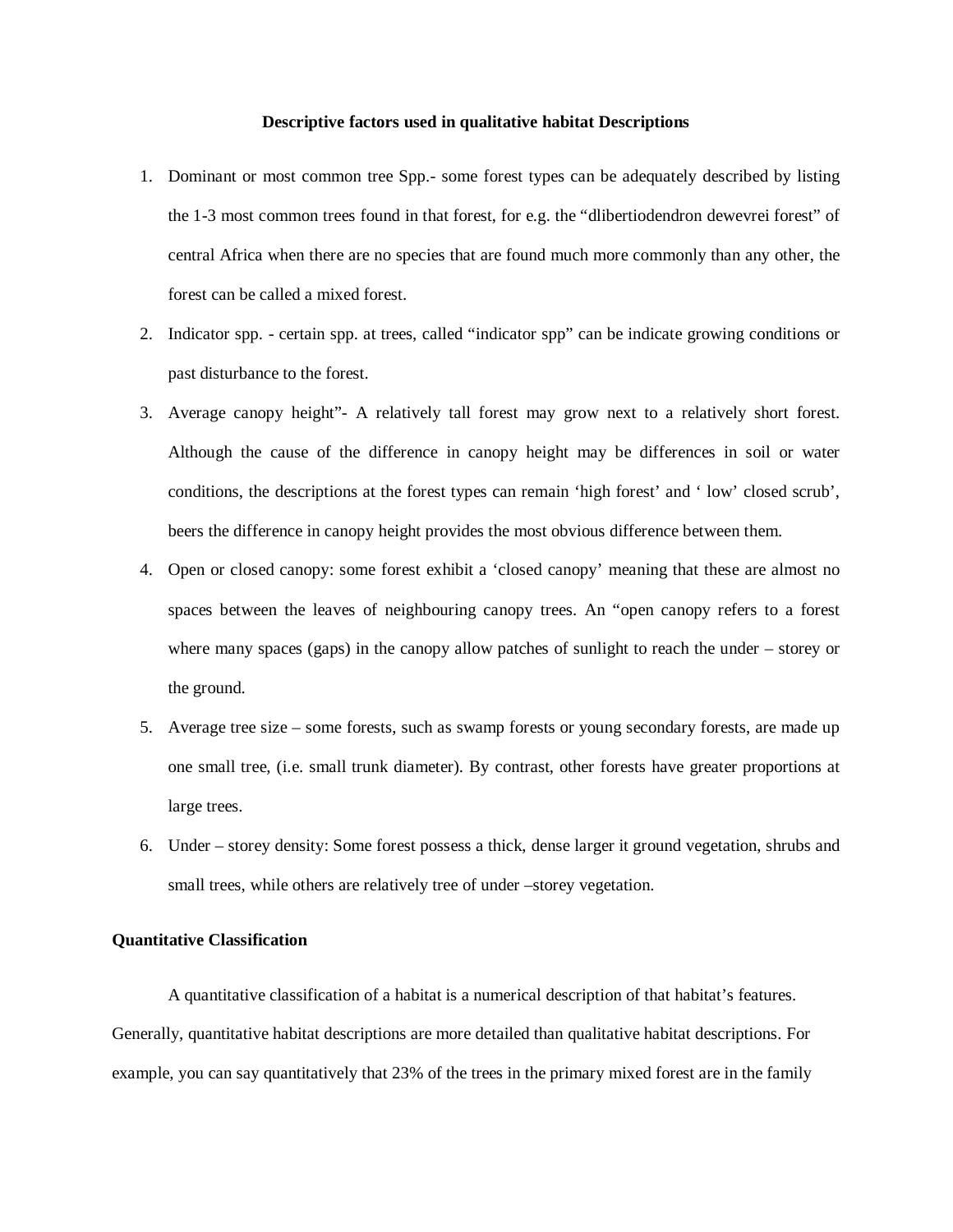(aesatpiniaceae, where the mean density of the tree is 579 trees/ha, and the mean trunk diameter (including only trees greater than 10cm in diameter) is 32cm.

Quantitative studies are extremely useful for many reassess and can provide the kinds of detailed information that are needed to make effective, realistic management decisions. These includes

- $\checkmark$  Determine which Spp. are common, and which ones are rare in only given area.
- $\checkmark$  Quality spp. composition in different habitat types, and hence refine and improve subjective vegetation classifications.
- $\checkmark$  Quality the density of fruit trees that provide important foods for animals.
- $\checkmark$  Help determine if a timber species or other part product is being exploited sustainably.
- $\checkmark$  Assess how long it takes old farmland to return to mature forest.
- $\checkmark$  Map the distribution of important forest types.
- $\checkmark$  Provide a record from which all future changes can be assesses.
- $\checkmark$  Provide the means to make detailed comparisons with other forests.
- $\checkmark$  Investigate links between vegetation and animal numbers or movements.

# **INFORMATION THAT CAN BE OBTAINED FROM A QUANTITATIVE STUDY**

#### **1) Forest Structure**

The physical structure is one of the most obivious ways to describe a forest, and is important because it can help determine the types of species present. In particular, the quantity of sunlight that reaches the forest floor can strongly influence the species composition of the trees and other plants. Which in turn, can be influence which animal species are found there in addition certain animal spp. may be restricted to forests with specific physical xtics. For example, vegetation that is dense enough to hide in or trees that is strong enough to climb in.

# **2) Average canopy height**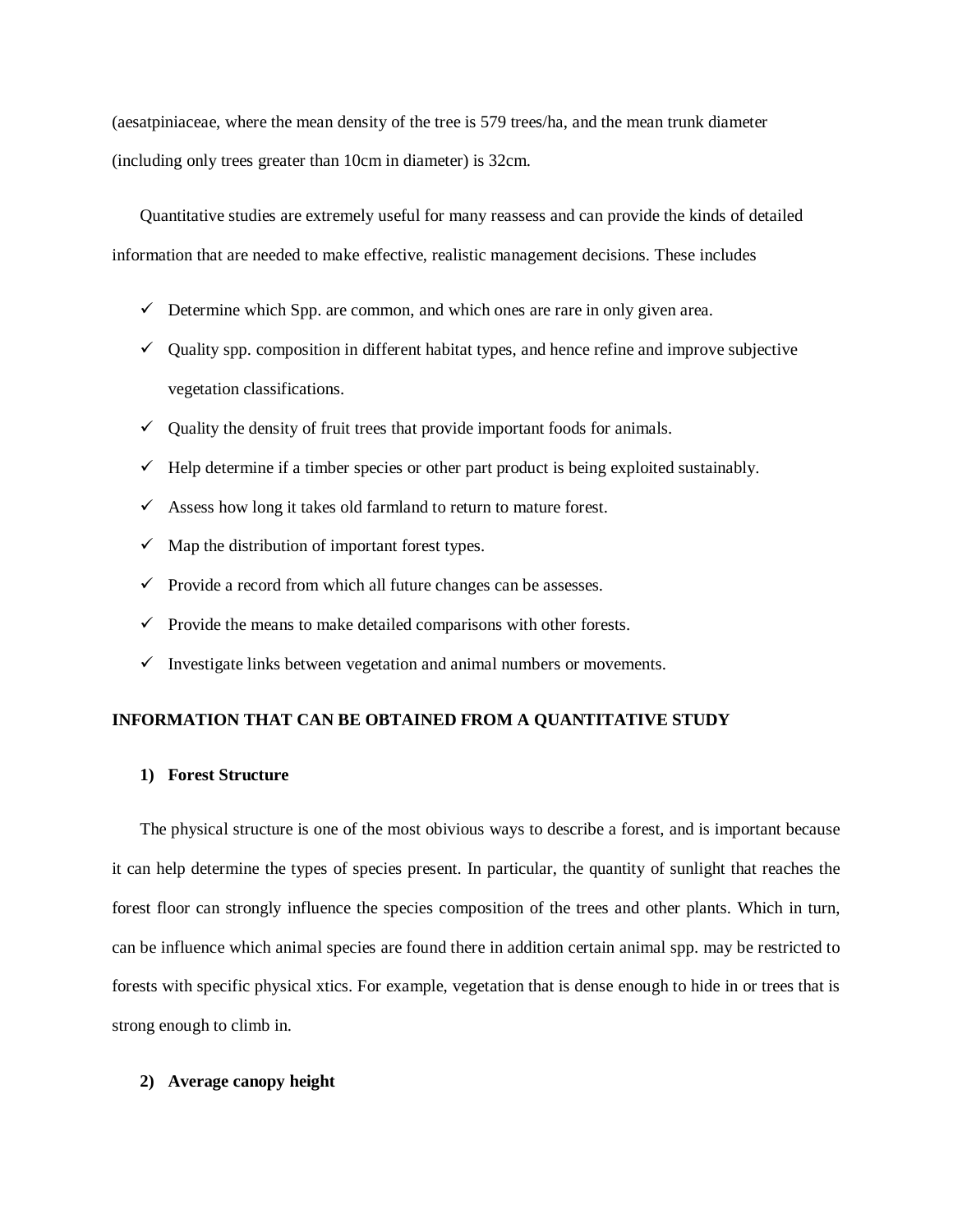The true height of a forest's canopy is difficult to measure, standing beneath of a guessing its height is not a reliable method, even though it is perhaps the most commonly used. If tree/canopy height is important for your study: it is best to measure all heights. Another way to estimate the average canopy height is to use a tape measure to measure the lengths of numerous fallen canopy trees, and the take the mean, or average of those measurements.

#### **3) Canopy cover**

Canopy cover gives a measure of the amount of light penetrate through to different layers of the forest. As a rule, undisturbed forest have high canopy cover and there is only sparse ground vegetation in their gloomy under – storey. Secondary or disturbed forests tend to have incomplete canopy cover and dense ground vegetation – many methods have been used to estimate canopy cover. Some researchers have used photographs taken vertically with either a standard or fish – eye lens, and estimate the proportion of their picture are covered by sky.

#### **DESCRIPTION OF VEGETATION**

A lot of attention had been directed in the past towards the description of vegetation. The object of such description is to enable people to have a mental picture of an are its vegetation and allow comparison and ultimate classification of different units of vegetation.

Before any serious or dealer work can be carried out in an area. It is necessary to know what specie are present, what is their distribution and what is the relative abundance, what each spices .thus floristic composition simply expressed as a list of species, life form composition and structure of vegetation are a necessary basis of all ecological work.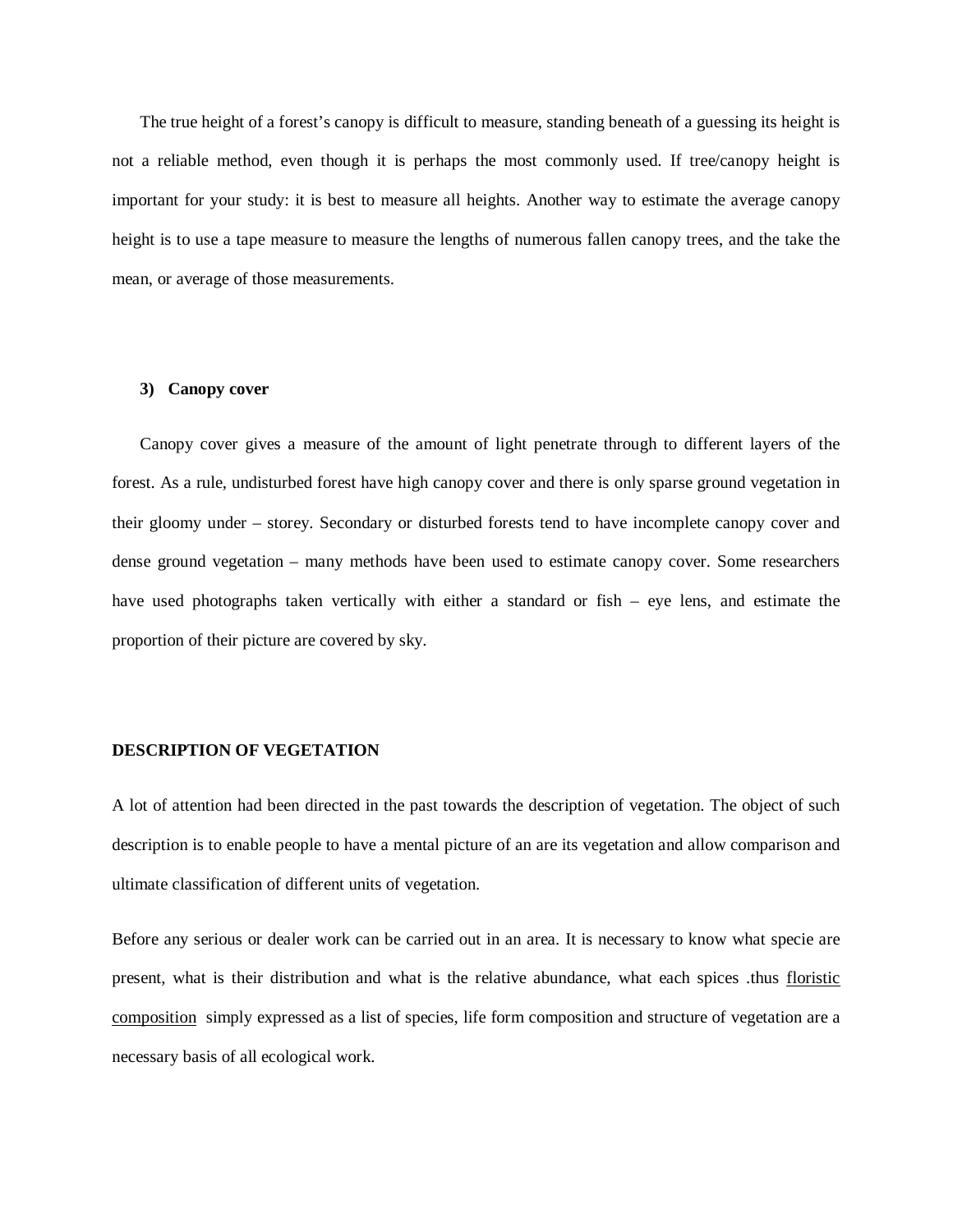#### **LIFE–FORM**

It is a term to describe the vegetation (morphological form of the plant body. Life systems are based on differences in gross morphological features. Features used in establishing life –from classes insoluble deciduous leaves versus evergreen leafless, broad versus needle leaves, size of leaves, degree of protection afforded the permeating tissue, succulence, and duration of life cycle (annual, biennale, or perennial).

There is a deer between life form and climates. For example, broad –leaved evergreen trees clearly dominate in the hot humid tropic whereas broad –leaved deciles trees prevail in temperature climates with cold winters and warm summers, and succulent cacti dominate American deserts.

Many life-form systems have been developed. The most successful and widely used system in describing the classifying lie-form is that of C. Raunkiuer (19003, 1909, 1928, and 1934). The arranged the life form of species in a natural series in which the main criterion was the height of the permuting bud (the tips of shoots which renew growth after a dominant season, either cold or drought). Raunkiaer's classes were based on the degree of protection afforded the bud as the position of the bud relative to the soil surface. They applied to autotrophic, vascular, self supporting plants.

Raunkiae'r established the following types.

(I) Phanerophytes- the parenting buds or shoot apices borne on aerial shoots. Thy are any tall plants visible all the year round, which up in the at least 25cm up. This includes all trees, lianas and virtually all shrubs in the strictly structural classification.

- (a) evergreen phanerophytes cout bud scales
- (b) evergreen phanerophytes with bud scales
- (c) dewdrops phanerophytes with bud scales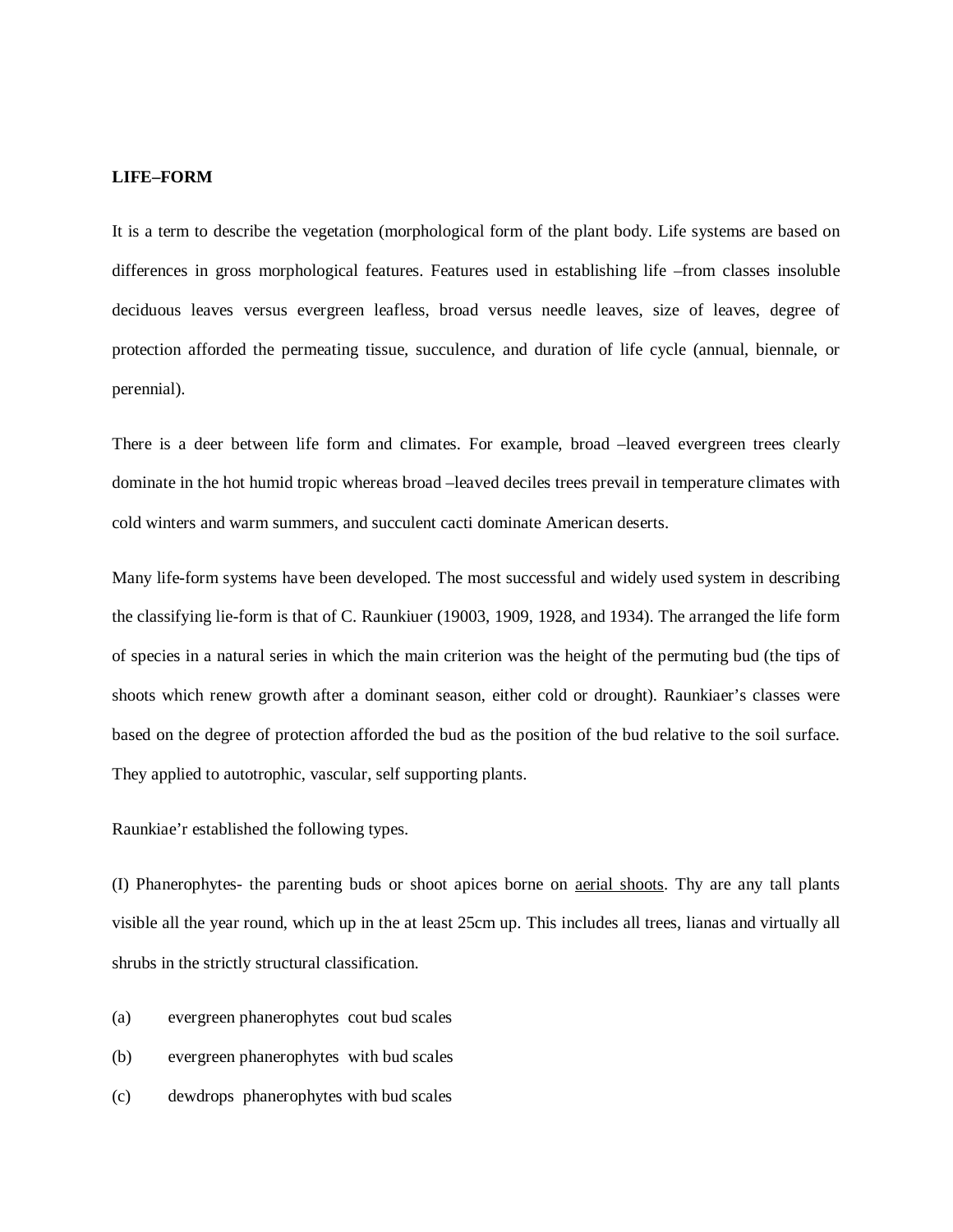(ii) Nana phanerophytes (<2m in height)

Micro phanerophytes ( 2-8m)

Meson phaneropytes (8-30m)

Mega phanerophytes (7.30m)

(2) Chamaphytes – preempting bids or shoot apices borne very close to the ground. The are low growing plant that are visible all year round which carry the 8 pernnialbude any where from the ground to about 25cm up. They are capable of handling round environments than phanerphytes because of their low stature (they are exposed to less wind and some ground warming). Examples include the small shrubs found in the tundra unmated.

(i) Suffruticose chamaephytes – characterized by more or less erect aerial shoots which die away in part at the onset of an unfavorable season. Preempting buds arise in the lower portions of the react systems where are exposed to the environment.

(ii). Passive chamaephtes- similar to the last group but at the on set of adverse conditions the weakened erect axes fall over and buds arise along the horizontal stems where at ground level they obtain some protection from the environment .

(iii). Active chamacphytes – the vegetative shoots are persistently orientated along the ground usually rooting their length.

(3) Hemicryptophtes preempting buds at ground level, able conditions. Stilton's many or many not be present. They are after hidden by litter in the rough season which portents them. This induces many forbs, perennial grassed, and ferns.

(i) Proto hemicroyptoytes- lower most leaves on stem are less perfectly develop than the upper ones, the preempting buds arise at ground level.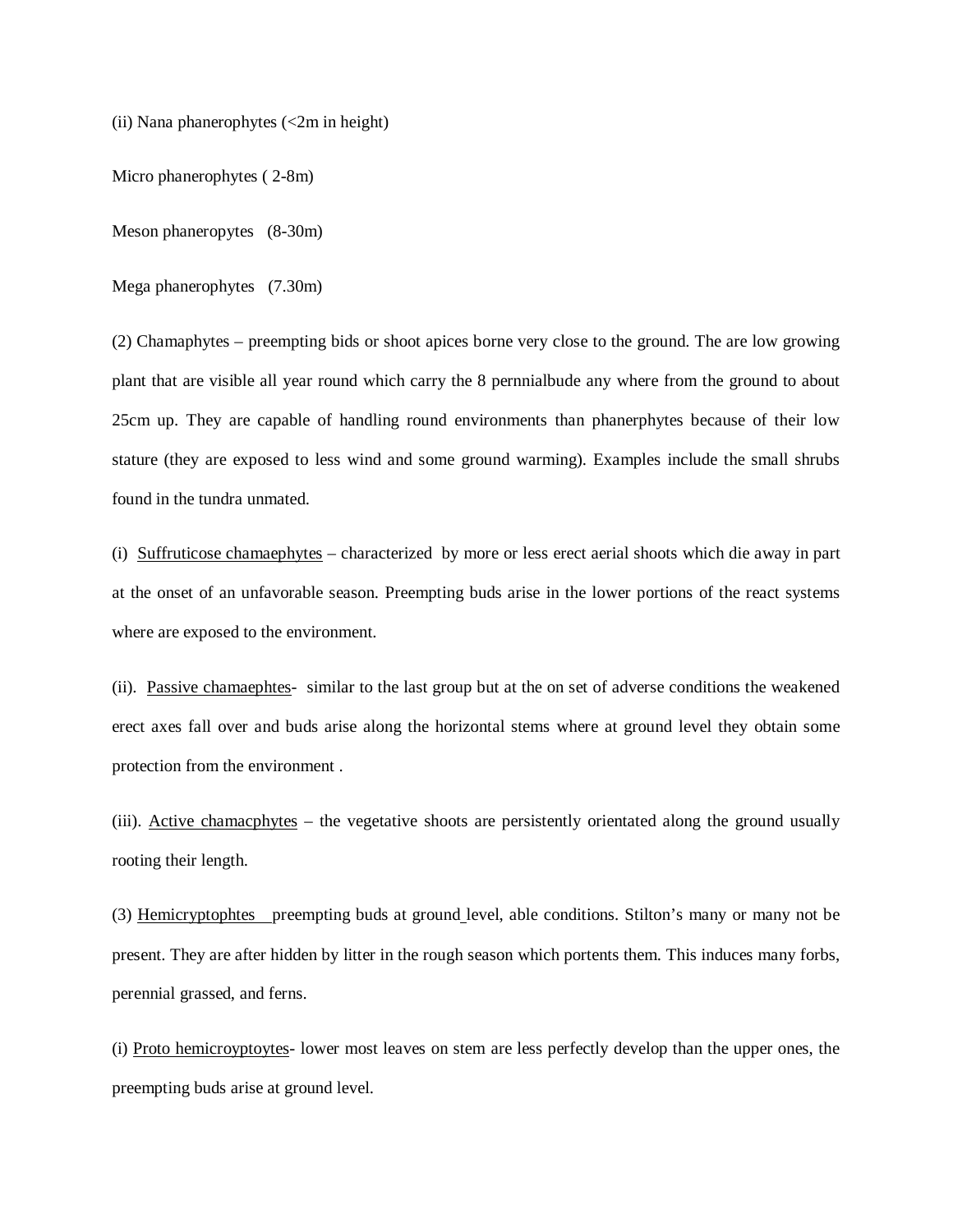(ii) Partial rosette plants- the best developed leaves form a rosette at the base of the aerial shoot, but some leaves as present on the aerial stems

(4) Cryptophytes-perrenating bulbs below ground level or surbmerged in water. Die back to under ground structures: such as bulbs, corms, or rhizomes, during the challenging times of the year. They would include a lot of forbs in the strictly structural classification. Example include lilies, onions, garlic, potatoes.

(5) Therophytes- Annual species which complete a life history from a seed to during the favorable season of the year, the life span can be as short as a few weeks and they are characterized of dry regions. Annual grasses would be an example. Using the life form as a basis for comparison;

 (1) It is possible to compare areas which are widely separated geographically and do not contain species common to both.

(2) It is a useful measure for comparison on a geographical scale and shows the number of species within each life form group.

(3) In general the life form spectrum is not of great significance in comparing adjacent areas of vegetation but is of value in the realm of plant geography.

Quantitative assessment of abundance vegetation is a major component of forest ecosystem.

The composition, diversity and structure of vegetation are important factor for assessing biological diversity of forest ecosystems. The composition and structure of vegetation can serve as bio-indicators for environmental changes to ecosystems, changes in vegetation and in underlying environmental factors can serve as indicators of the status of other organisms based on our current knowledge of the ecological niches of numerous plant spp.

Two main objectives of the vegetation assessment are to;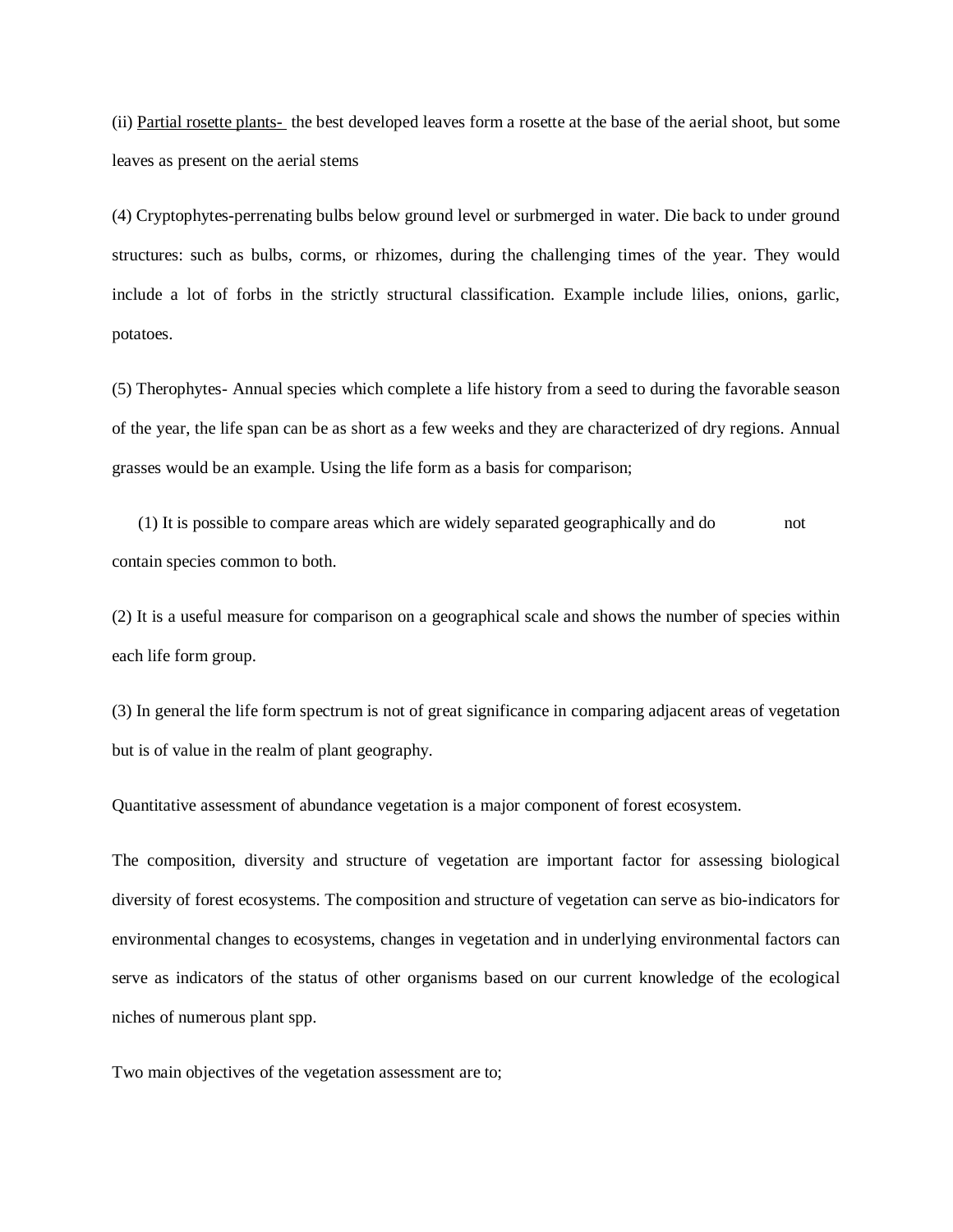1 characterizes the current state of the forest ecosystem on the basis of the composition of the vegetation.

2 monitor of the vegetation changes due to natural and an propogenic environmental factors.

Abundance of species can be expressed in several ways ranging from a direct count of the number of individuals in an area (density) to the no of times the species occur (frequency) or area covered (cover) or the dry weight of vegetable material produced in a given area (biomass/yield).

Since the realization that a large degree of error is inherent in subjective evaluation of abundance, ecologists have become increasingly conscious of the nessesity of using quantitative measures to describe vegetation.

#### **DENSITY**

This is a count of number of times of individual within an area. It is usual to count the no of individuals within a series of randomly distributed quadrants, calculating the average number of individuals relative to the size of quadrant used, from the total sample.

The method is accurate, allows for direct comparison of different areas and different species and is an absolute measure of the abundance of a plant.

The disadvantage of the method is usually associated with the time involved in counting very large number of individuals. This can be circumvented by counting within small quadrant but these always remains those cases where the individual can not be picked out with any great degree of certainty e.g grasses or sedges.

In some instances a convenient unit of vegetation used instead of the complete individual, Thus tillers, flowering culms, erect shoots, or whole clumps could be suitable reflection of the density of a species where these approaches fail, it is necessary to find an alternative approach.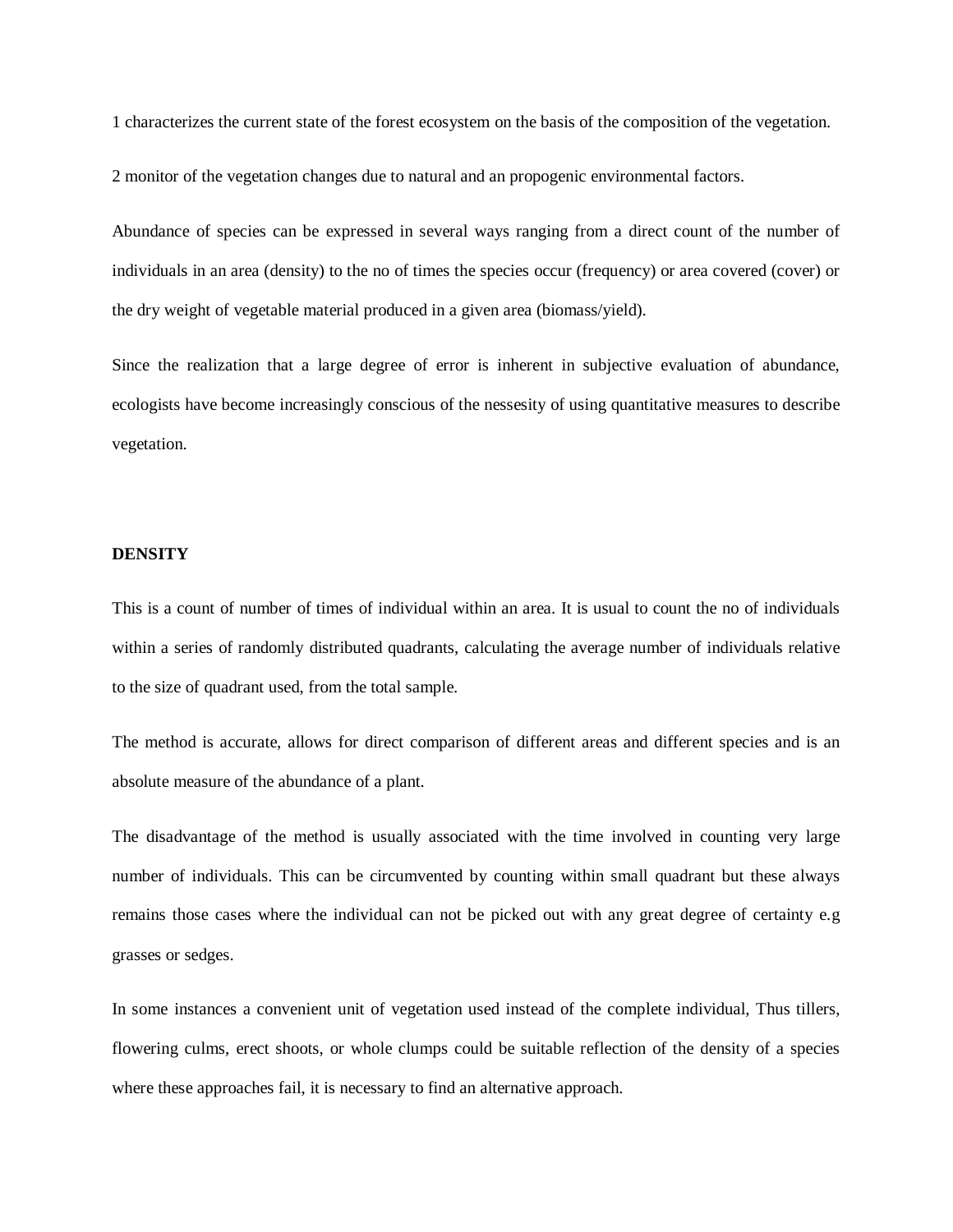$R.D =$  Number of individuals of a species  $\times 100$ 

Total Number of individual of all species

#### **COVER**

This is defined as the proportion of the ground occupied by perpendicular projection on to the aerial parts of individuals of the species under consideration. It is infact an estimation of the area covered by given species usually expressed as a percentage of the total area and estimated from a number of sample points. The cover value can be obtained either by a visual estimate, a certain percentage of the total area of a quadrant being covered by a given species or measured by taking a number of points from the sample area and determining at those points which species if any is covering the surface of the ground. Visual estimates are subject to personal bias and should be avoided where possible despite their relative speed and ease of use.

Measures of cover are conveniently obtained using a frame of pins. The pins are lowered one at a time and the species touch by each pin is then recorded. The final number of 'hits' from a number of sample 'frames' is then expressed as a percentage cover for all species in an area will always exceeds 100% since in closed vegetation, leaves of several different species frequently overlap one another at a particular point. If absolute measures of percentage cover are required, it is important to use optical method which will give a reliable measure of the cover of a species.

Percentage cover is a good measure of plant abundance and is very widely used in grassland where it is impossible to define one individual starts and another ends.

The main disadvantage of the method is the rather tedious and show sample involved. This can make the measure impractical in a large scale survey. The difficulty in accurately observing the point of the needle in tall vegetation does lead to some error and these is a definite limits to the practicability of the method.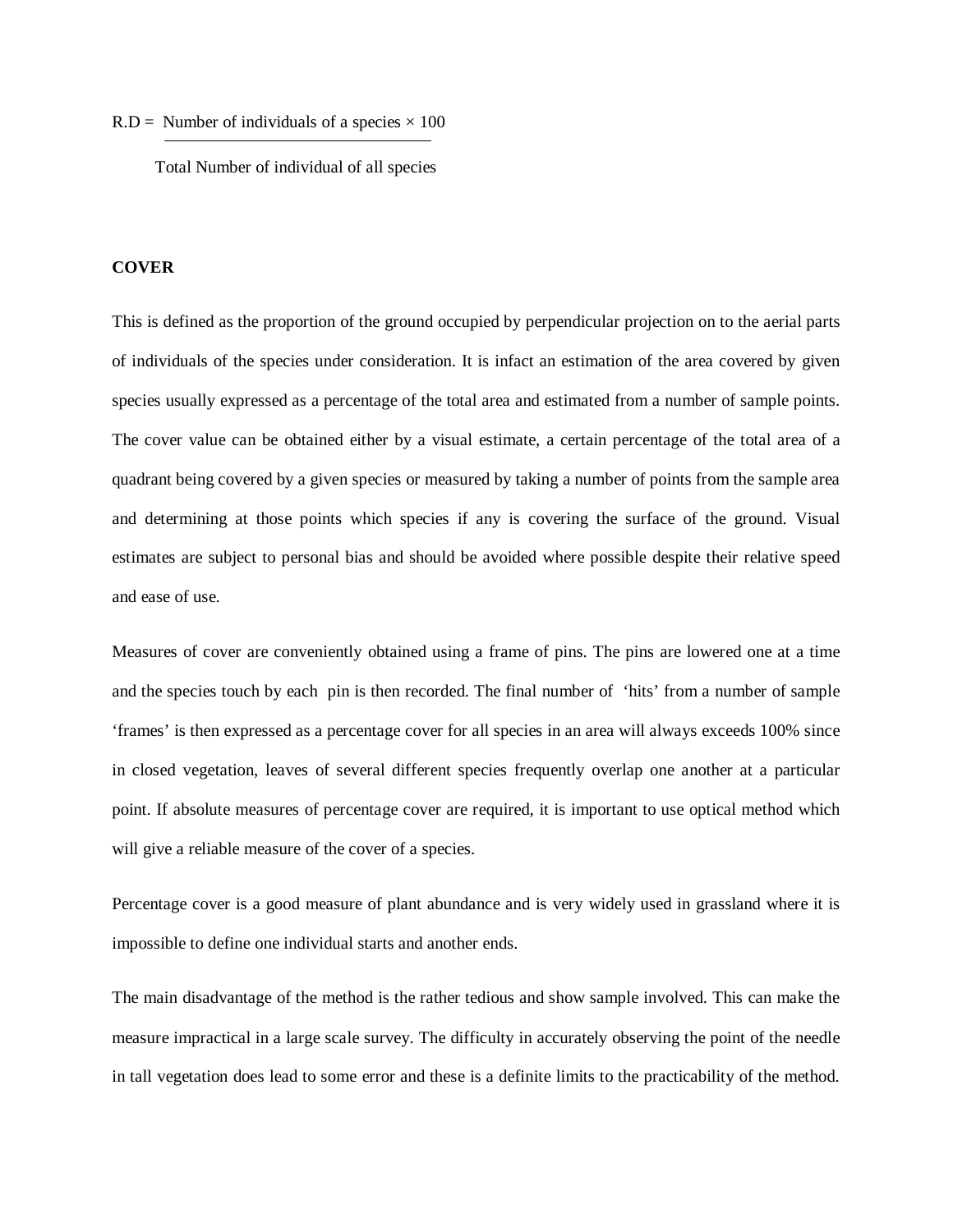the main error involved in this measure of abundance (apart from small personal errors which are inevitably present and only of any consequence in tall vegetation) is the exaggerations of the estimate percentage error when a large diameter pin is used.

# **FREQUENCY**

The frequency of a species is a measure of the chance of finding it with any one trow of a quadrant in a given area. Thus if a species has a frequency of 10% then measure should occur once in every ten quadrants examined. Them measures is obtained by nothing whether a species is present or not in a series of randomly placed quadrants for e.g if 86 quadrants out of a total of 200 contain a given species. The frequency is 86 X 100 = 43%

200

Two convenient forms of frequency are used- **Shoot frequency** and **rooted frequency.** The shoot frequency is obtained by including as 'present' all parts of the foliage that overlaps into a quadrant rooted frequency measure only include a species as present when it is actually rooted within the area of the area of the quadrant. The only advantage of frequency as a measure of abundance lies in the ease and rapidity with which an area can be sampled. The error involved in estimating frequency compared with cover or density is negligible, but the final frequency figure obtained is dependent on several factors, which considerably offset the advantages of speed and facility.

#### **(a) Effect of quadrant size**

Frequency is dependent on quadrant size and it is important to state the size of frequency. Consequently if data are to be compared from different sample plotg, it is essential to use the same quadrant size throughout.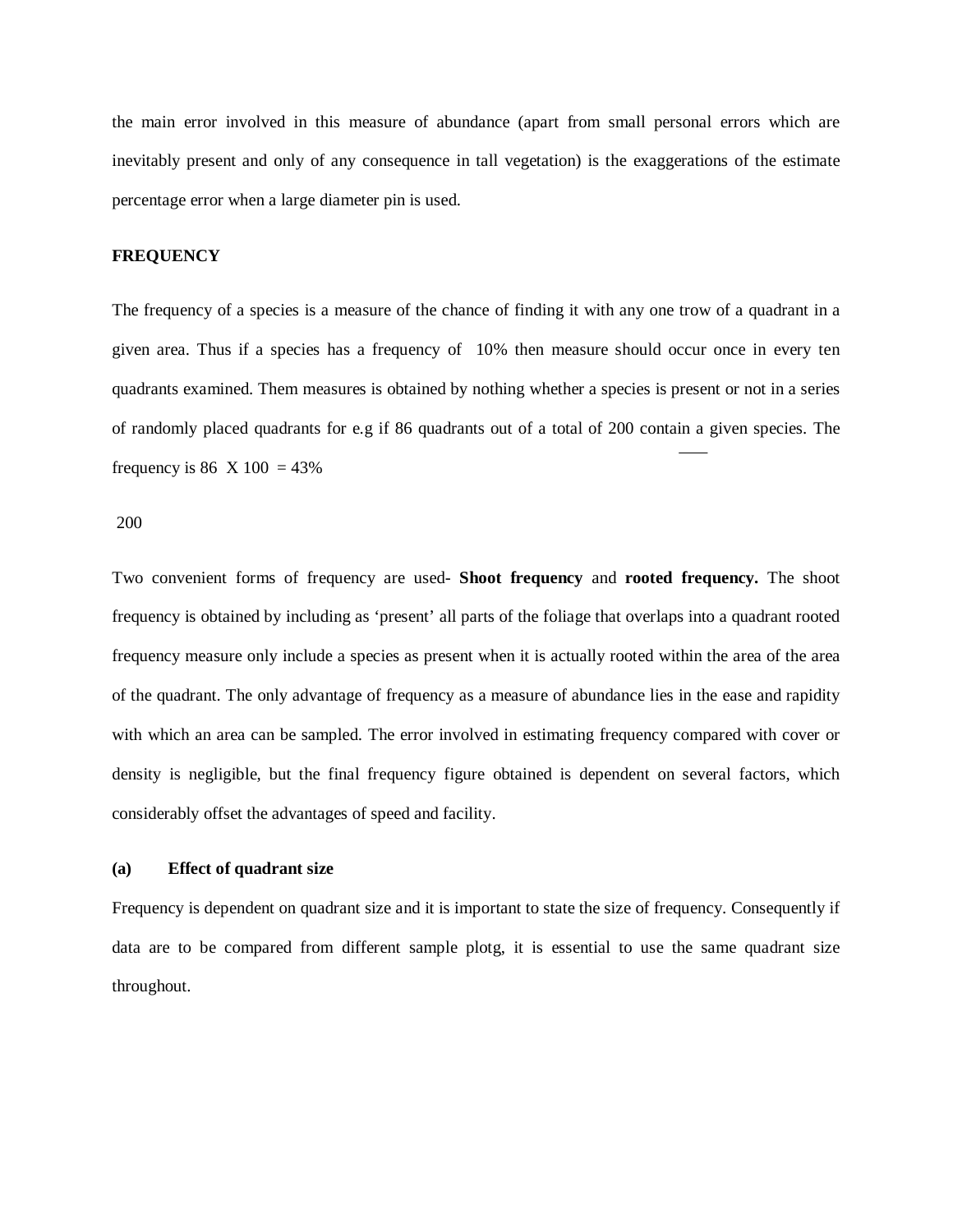# **(b) The effect of plant size**

Both species have the same density but using the size of the quadrant shown, species B will have a high and species A, a low percentage frequency . if rooted frequency value. It is essential that the type of frequency measure used is clearly stated.

(c) The effect of spatial distribution of individual.

With the same number of individuals present in each case and using the same size of quadrant, widely different values will be obtained.

# **YIELD**

As a measure of abundance, yield has not been used very widely in ecological work. It is determined by chippings, drying and weighing them, so that for each species present a figure for dry weigh is available. Under field conditions, it is very time consuming to sort out chipping into the component species and accordingly. Its use as a measure of is limited where a series of culture experiments or a series of field trials are being undertaken, the yield offers a reliable and absolute measure of both and vigour of a species.

# **PERFORMANCE**

In some instance, it is necessary to know how well a plant is growing in a particular area and a measure of some suitable character can often be made, which reflects the relative vigour or performance as it is termed, of an individual. Suitable measures include leaf length, leaf width or a ratio of the two, these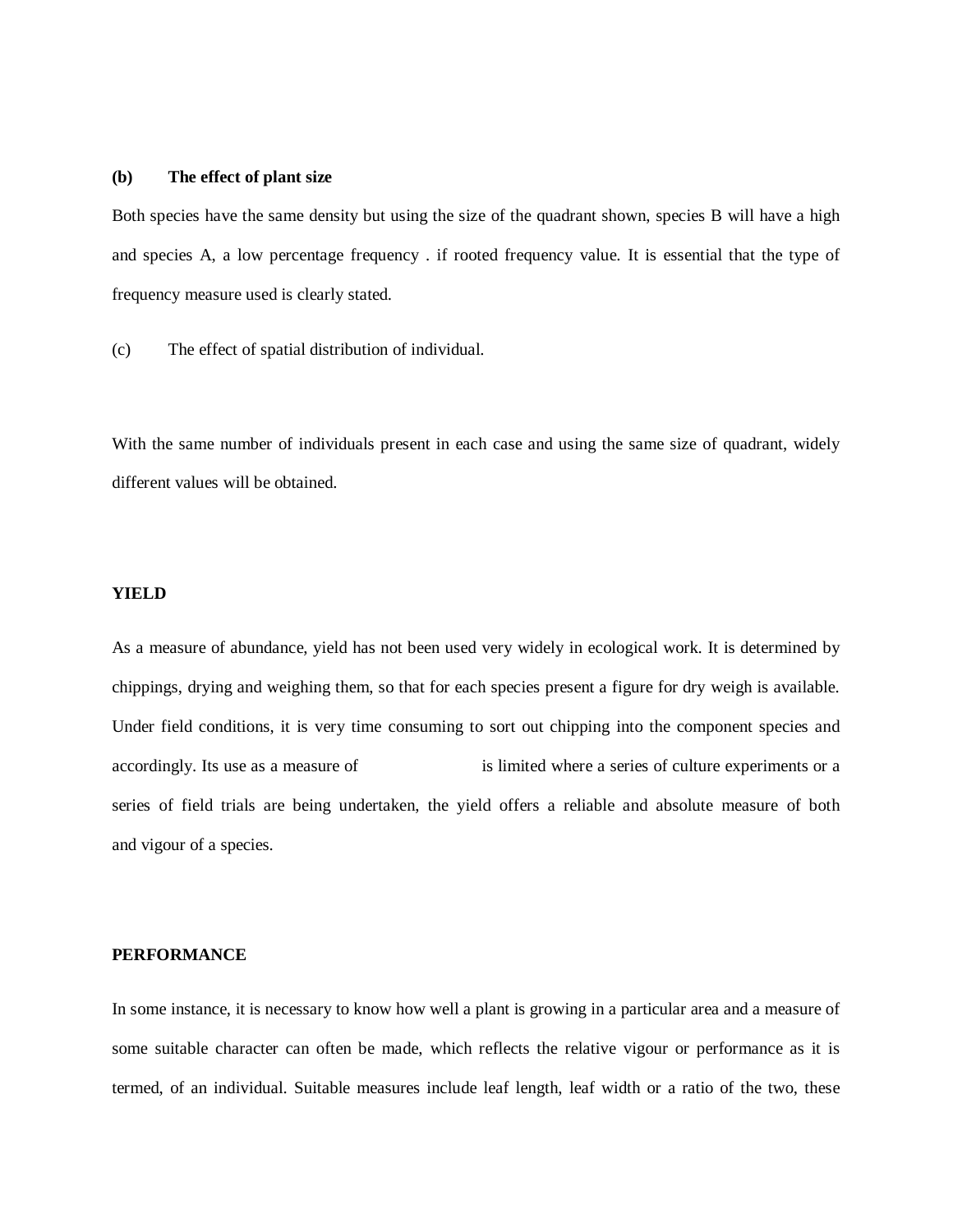measures being related to leaf area (the area available for photosynthesis) or flower number, length of flowering spike, number of seeds per capsule reflecting the reproductive capacity of an individual. The choice of character depends entirely on the species under investigation, but suitable and gives a good measure of performance.

It is obvious that as the sample size is increased a better of the mean of the population is obtained, but to reduce the standard, the number of samples has to be increased greatly and in general. It is recommended to take as large a sample as time will permit. The calculation of a series of mean values as the sample size is increased rarely acts a guide and even if the fluctuations are reduced markedly at a given sample size it does not mean that the fluctuations have ceased altogether.

Similar considerations can be applied to quadrat density, frequency of percentage cover.

Size or shape of quadrat if the distribution of individuals in a population is completely random than the size of quadrat used is immaterial except from the stand point of convenience.

The most suitable quadrat on theoretical grounds being the smallest possible, relative to the type of vegetation and to their practicability of the enumeration of such a quadrat size.

The shape of a quadrat has almost by tradition been a square but some advantages are obtained by the use of rectangular quadrats, the variance between rectangular strips being less between squares of the same area.

One common erroe associated with quadrat work is in the 'edge effect' frequently a decision has to be taken whether a species is 'in' or 'out' of a quadrat.

## **REGULAR AND SPACED SAMPLE**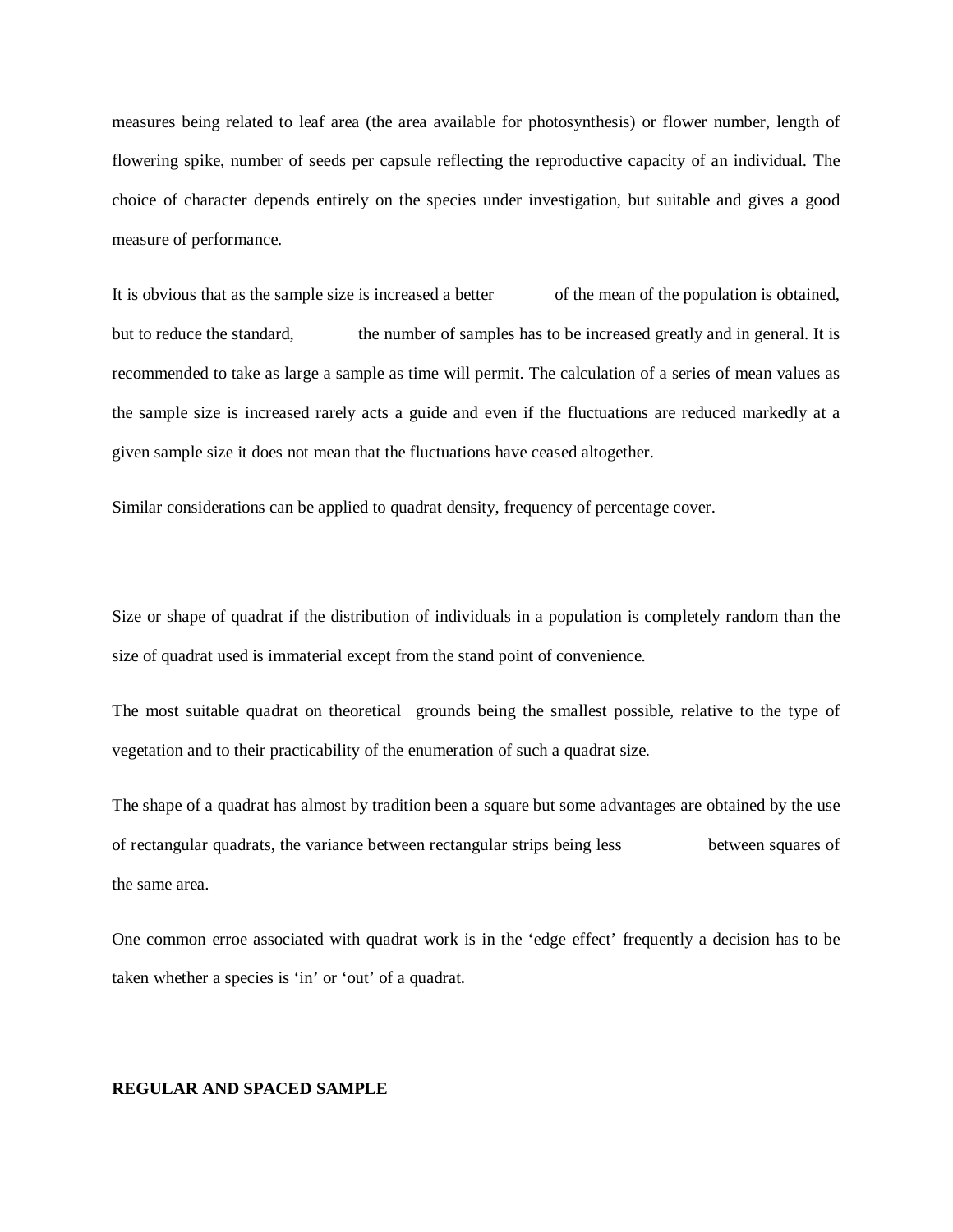In majority of cases samples of a population taken at random with their resultant standard error are of considerably more use than samples taken at regular intervals. However, there are same exceptions to the general rule.

Where the data about the of a species along an environmental gradient are required, it is worthwhile to sample systematically along a transect in order to record the of a species in relation to position. Similar considerations apply to isonomes and to the grid analysis of pattern.

# **PARTIAL RANDOM SAMPLING**

If an area appears heterogeneous, the sampling method is to sub divided the area into a convenient number of equal sized areas and to take random samples within each sub-division. If the area proves to be uniform after all then the data can be clumped together, but on the other hand if the area is variable then information available which is relative to each sub-division of the plot and is accordingly of considerable interest. The use of partial random samples would be equally applicable to the hypothetical relationship between the distribution of a species and topography and the approach in general is ideally suited for sample plots which contain in slight variation of surface topography.

#### **TRANSECT AND ISONOMES STUDIES**

Transects are of considerable importance in the description of vegetative change along a environmental gradient or in relation to some marked feature of topography.

The method simply consist of laying out a line running across the zones to be sampled and then placing quadrats at known intervals along the line. Various measures can be employed in the description of a transect, density or frequency determinations being made of intervals along the line and cover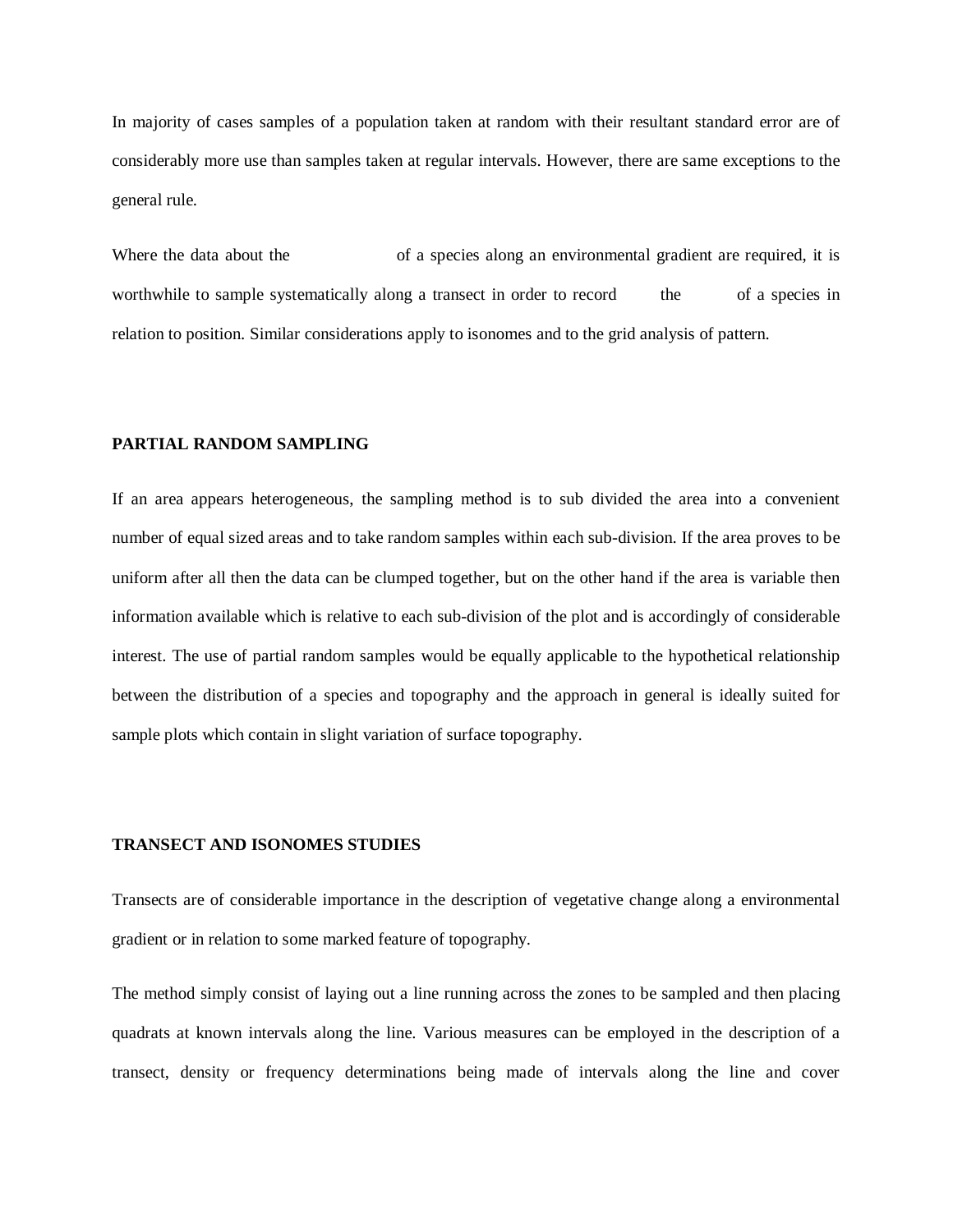determination most conveniently made by using a frame of pins orientated at right angles to the transect at fixed intervals.

The data is suitably represented, either by means of a graph or a histogram of a species plotted against position on the transect.

Another use of transect studies is in the description of representing stages of a succession.

In general the use of a transect is of greater importance where the variation of vegetation in response to a changing environmental factor is well marked. If the change is only slight it is then necessary to layout a number of sample plots at intervals along a transect and make a detailed analysis by means of random quadrat within each plot. By this means slight trends in the density of a species down a slope may be detected and if factors which are measured at the same time.

An analogous approach to variation in the spatial distribution of a species in a sample plot can be made by the use of the isonome method which consists of laying out a grid of contagious quadrat over a sample area and recording. For each quadrat the of the species to be considered. For each species separately, the density distribution is then reproduced on squared paper and those squares with approximately equal values joined by a series of lines, giving a contoured distribution of species.

This method can be extended to suitable measurements of the environmental so that the distribution of a species in an area can be related to the distribution of other species or to environmental factors. The isonome method is in general a very convenient way of depicting relationships between species or between a species and some environmental factor. Clearly the method is only applicable where the distribution of species varies quite markedly.

#### **PLOTLESS SAMPLING**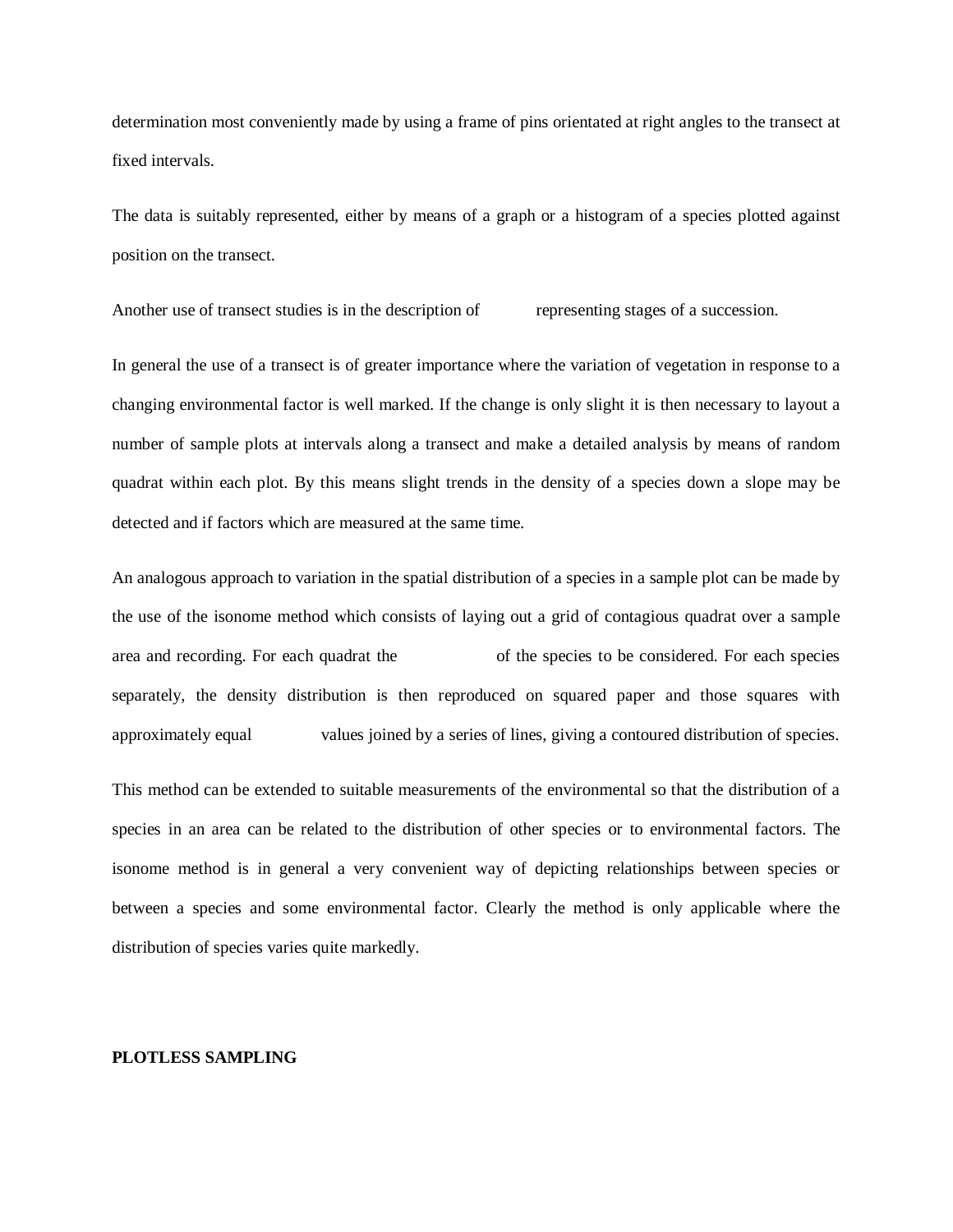In theory the point quadrat is a method of plotless sampling although it is usually used in association with a certain square quadrat or line transect.

The procedure starts with the selection of random points by the tossing of a quadrat stick, plotless sampling is particularly useful in first vegetation where minimal area is difficult to calculate and contain practical difficulties are encountered in sampling relatively large areas for tree

a) Closest individual method – A measurable is taken from the sampling point to the nearest individual and procedure repeated.

b) Nearest neighbour method – The distance from the first individual in method (a) to its nearest neighbour. By these methods the density of trees or the reciprocal of density, mean area (the mean distance between individuals) can be determined.

c) Random pairs method – extending from method (a) the nearest individual to the sample point is used and a  $90^{\circ}$  exclusion angle erected on either side of it. The distance from this individual to the nearest one situated outside the exclusion angle ismeasured.

d) Point – centered quarter method – from the sampling point, lines are erected at right angles to give four quarters in which the distance from the sample point to the nearest individual is measured giving four measures at each point. In this case the mean of all distances has been shown to be equal to the square root of the mean area.

The importance of sampling a plat community is to obtain the maximum amount of information from one set of samples, if the sampling procedure is incorrect, then the derived conclusions may be invalid. Each sampling procedure should be thought out in relation to a specific problem, the information required being borne in mind.

#### **SAMPLING METHODS**